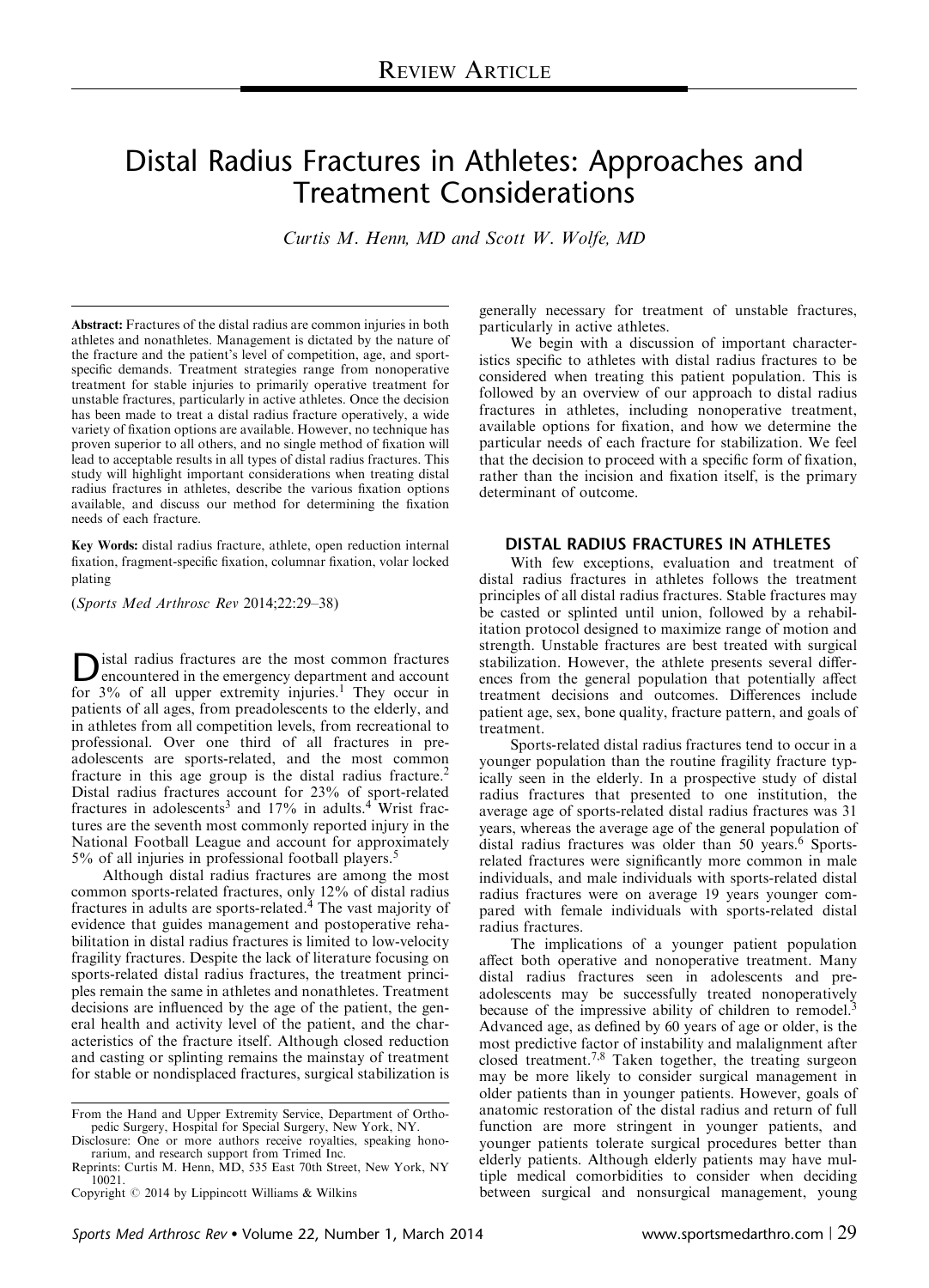<span id="page-1-0"></span>athletes often are healthy. As the population ages, more elderly patients are participating in recreational sports and sustaining distal radius fractures that necessitate careful consideration of the risks and benefits of surgical management.

Young age also has beneficial effects on bone quality. Younger men have increased volumetric bone mineral density compared with older men.<sup>[9](#page-8-0)</sup> Athletes have also been shown to have better bone quality than nonathletes in both the upper and lower extremity, independent of age. $10-13$ This improved bone quality improves the surgeon's ability to successfully reconstruct comminuted fractures, decreases the need for bone grafting, and affects the fracture pattern seen in athletes.

Fracture patterns depend primarily on injury mechanism and patient characteristics. Not surprisingly, distal radius fracture patterns in athletes tend to differ from patterns seen in nonathletes. In a retrospective review of 740 snowboarders who sustained distal radius fractures, 38% of fractures were simple nonarticular bending fractures (type A2), 27% were simple articular fractures (type C1), 17.3% were comminuted nonarticular fractures (type A3), and 11.8% were articular fractures with metaphyseal comminution (type C2). Only 4.3% of fractures were partial articular (type B1 and B3) and 2.8% were comminuted articular fractures (type C3). Snowboarders who were more experienced were more likely to sustain more complex fractures, whereas beginners were more likely to sustain simple fractures.<sup>14</sup> In contrast, in the general population of

distal radius fractures, 56% to 79% of fractures are nonarticular bending fractures and 15% to 30% are articular.[15,16](#page-8-0) The incidence of articular fractures, however, increases with increasing age.[15](#page-8-0)

Distal radius fractures are often accompanied by soft tissue injuries about the wrist, and this may be particularly true in athletes.<sup>[17,18](#page-8-0)</sup> If not addressed appropriately, these associated injuries negatively affect rehabilitation and return to sport. Hanker recommends performing an arthroscopic-assisted reduction in distal radius fractures in athletes. In 173 athletes with distal radius fractures treated in this manner, he found triangular fibrocartilage complex tears in 61% of patients, carpal instability in 20%, including complete scapholunate ligament tears in 8% and fullsubstance lunotriquetral ligament tears in 12%, evidence of perilunate injury in 8%, and distal radioulnar joint (DRUJ) instability in 9% of patients. Osteochondral fractures were found in 22% of cases, often on the inferior surface of the lunate, and 18% of the cases had articular loose bodies. Although widespread availability of magnetic resonance imaging may preclude the routine use of arthroscopic evaluation, one must clearly have a high index of suspicion of associated injuries in distal radius fractures in athletes.

Perhaps, the greatest difference in managing athletes with distal radius fractures is the real or perceived pressure on the physician to minimize the patient's time away from the sport.<sup>[19](#page-8-0)</sup> The decision on when to allow an athlete to return to sport can be difficult, and available evidence specific to distal radius fractures is limited to expert

| <b>FRACTURE TYPES (ADULTS)</b><br>BASED ON THE MECHANISM OF INJURY                                     | <b>CHILDREN FRACTURE</b><br><b>EQUIVALENT</b>                | STABILITY/<br><b>INSTABILITY: high</b><br>risk of secondary<br>displacement after<br>initial adequate<br>reduction | <b>DISPLACEMENT</b><br><b>PATTERN</b>                                                          | <b>NUMBER OF</b><br><b>FRAGMENTS</b>                                                                                                | <b>ASSOCIATED LESIONS</b><br>carpal ligament, frac-<br>tures, median, ulnar<br>nerve, tendons, ipsilat.<br>fx upper extremity,<br>compartment syndrome | <b>RECOMMENDED</b><br><b>TREATMENT</b>                                                                                                                                                                             |
|--------------------------------------------------------------------------------------------------------|--------------------------------------------------------------|--------------------------------------------------------------------------------------------------------------------|------------------------------------------------------------------------------------------------|-------------------------------------------------------------------------------------------------------------------------------------|--------------------------------------------------------------------------------------------------------------------------------------------------------|--------------------------------------------------------------------------------------------------------------------------------------------------------------------------------------------------------------------|
| <b>TYPE I</b><br><b>BENDING FRACTURE</b><br>OF THE METAPHYSIS                                          | <b>DISTAL FOREARM</b><br><b>FRACTURE</b><br><b>SALTER II</b> | <b>STABLE</b><br><b>UNSTABLE</b>                                                                                   | <b>NON-DISPLACED</b><br><b>DORSALLY Colles</b><br><b>VOLARLY Smith</b><br>PROXIMAL<br>COMBINED | <b>ALWAYS 2 MAIN</b><br>FRAGMENTS +<br><b>VARYING DEGREE</b><br>OF METAPHY-<br><b>SEAL COMMI-</b><br><b>NUTION</b><br>(instability) | <b>UNCOMMON</b>                                                                                                                                        | <b>CONSERVATIVE (stable fxs)</b><br>PERCUTANEOUS PINNING<br>(extra- or intrafocal)<br><b>EXTERNAL FIXATION</b><br>(exceptionally BONE GRAFT)                                                                       |
| <b>TYPE II</b><br><b>SHEARING FRACTURE</b><br>OF THE JOINT SURFACE                                     | <b>SALTER IV</b>                                             | <b>UNSTABLE</b>                                                                                                    | <b>DORSAL Barton</b><br><b>RADIAL Chauffeur</b><br><b>VOLAR rev. Barton</b><br>COMBINED        | <b>TWO-PART</b><br><b>THREE-PART</b><br>COMMINUTED                                                                                  | <b>LESS UNCOMMON</b>                                                                                                                                   | OPEN REDUCTION<br><b>SCREW-/PLATE FIXATION</b>                                                                                                                                                                     |
| <b>TYPE III</b><br><b>COMPRESSION FRACTURE</b><br>OF THE JOINT SURFACE                                 | SALTER III, IV, V                                            | <b>STABLE</b><br><b>UNSTABLE</b>                                                                                   | <b>NON-DISPLACED</b><br><b>DORSAL</b><br><b>RADIAL</b><br>VOLAR<br>PROXIMAL<br>COMBINED        | <b>TWO-PART</b><br>THREE-PART<br><b>FOUR-PART</b><br>COMMINUTED                                                                     | COMMON                                                                                                                                                 | <b>CONSERVATIVE</b><br>CLOSED, LIMITED,<br><b>ARTHROSCOPIC ASSISTED</b><br>OR EXTENSILE OPEN<br><b>REDUCTION</b><br>PERCUTANEOUS PINS<br><b>EXTERNAL FIXATION</b><br><b>INTERNAL FIXATION</b><br>PLATE, BONE GRAFT |
| <b>TYPE IV</b><br><b>AVULSION FRACTURES.</b><br><b>RADIO CARPAL FRACTURE</b><br><b>DISLOCATION</b>     | <b>VERY RARE</b>                                             | <b>UNSTABLE</b>                                                                                                    | <b>DORSAL</b><br><b>RADIAL</b><br><b>VOLAR</b><br>PROXIMAL<br>COMBINED                         | <b>TWO-PART</b><br>(radial styloid<br>ulnar styloid)<br><b>THREE-PART</b><br>(volar, dorsal<br>margin)<br>COMMINUTED                | <b>FREQUENT</b>                                                                                                                                        | <b>CLOSED OR OPEN REDUC-</b><br><b>TION</b><br>PIN OR SCREW FIXATION<br><b>TENSION WIRING</b>                                                                                                                      |
| <b>TYPE V</b><br><b>COMBINED FRACTURES</b><br>$(1 - 11 - 11 - 1)$<br>HIGH VELOCITY INJURY<br><b>花多</b> | <b>VERY RARE</b>                                             | <b>UNSTABLE</b>                                                                                                    | <b>DORSAL</b><br><b>RADIAL</b><br><b>VOLAR</b><br>PROXIMAL<br>COMBINED                         | COMMINUTED<br>and/or BONE LOSS<br>(frequently intra-<br>articular, open,<br>seldom extra-<br>articular)                             | <b>ALWAYS PRESENT</b>                                                                                                                                  | <b>COMBINED METHOD</b>                                                                                                                                                                                             |

**FIGURE 1.** The Fernandez classification of distal radius fractures.<sup>[22](#page-8-0)</sup> The image is courtesy of Elizabeth Martin, MS, FAMI, and she is the copyright holder. Adaptations are themselves works protected by copyright. So in order to publish this adaptation,authorization must be obtained both from the owner of the copyright in the original work and from the owner of copyright in the translation or adaptation.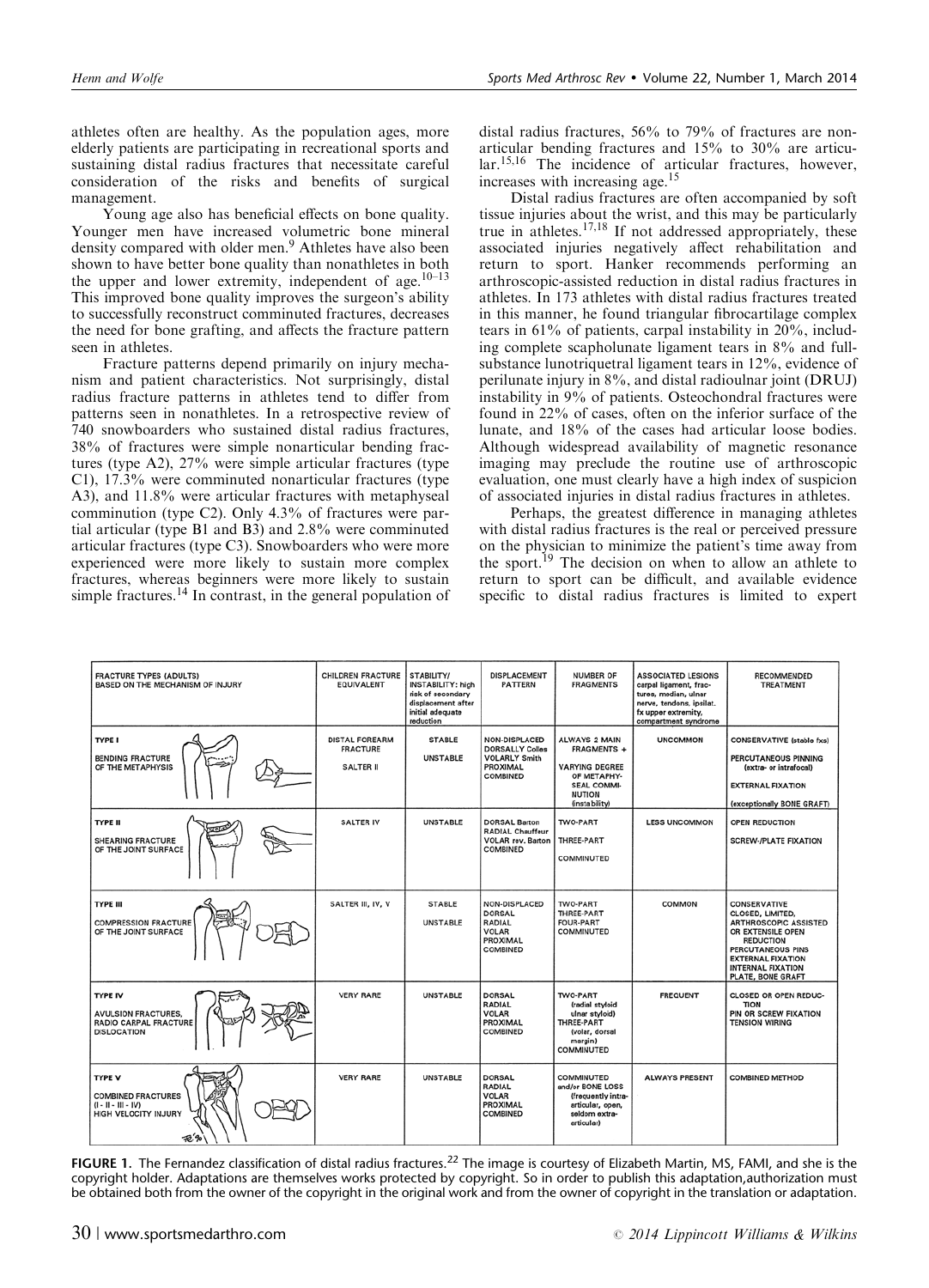<span id="page-2-0"></span>opinion<sup>[17,20](#page-8-0)</sup> and case series.<sup>[6,21](#page-8-0)</sup> Neither of the case series describes guidelines or a protocol for return to sport.

Lawson et al<sup>21</sup> retrospectively reviewed 225 sportsrelated distal radius fractures. In their study, 126 (56%) of the fractures were either nondisplaced or minimally displaced and "required protection for a few weeks in a forearm cast." Ninety-five (42%) fractures required manipulation before cast application, and only 4 fractures underwent primary open reduction and internal fixation. Twenty-seven (12%) of these fractures were subsequently deemed unstable at 1 week: 16 of these were placed in an external fixator; 7 underwent open reduction, bone grafting, and percutaneous fixation; 2 underwent open reduction and internal fixation; and 2 underwent remanipulation. Only 131 patients responded to the return to sport questionnaire at an average of 27 months after injury, and only 72.5% of patients returned to their original sport.

Robertson and colleagues reviewed 367 soccer-related fractures in athletes of all levels. Seventy-three of these fractures were distal radius fractures. Only 7 (9.6%) distal radius fractures were managed surgically. Follow-up data were available for 62 (85%) patients; 79% of these patients returned to full soccer at an average of 8.9 weeks after injury. However, 21% of these patients reported persistent symptoms, and only 1 patient reported persistent symptoms that affect soccer playing.

In the absence of supporting evidence or defined protocols, a surgeon must decide when to allow return to sport on an individual basis. Different sports have different demands on the wrist, but many sports present the risk of falling on the wrist. In general, return to sport should only occur after stable union and completion of a specific, structured rehabilitation protocol designed to regain maximal strength and normal kinematics. Sound clinical judgment and orthopedic principles should never be compromised to allow an athlete to return to competition sooner.<sup>[17,19](#page-8-0)</sup> Although there is no scientific data to support specific guidelines, we generally use a lower limit of 80% of



FIGURE 2. Posteroanterior (A) and facet lateral (B) radiographs of a dorsal bending, nonarticular distal radius fracture treated with a volar locked plate. Copyright 2013 by Scott W. Wolfe, MD. For permission to reuse contact wolfes@hss.edu. Adaptations are themselves works protected by copyright. So in order to publish this adaptation, authorization must be obtained both from the owner of the copyright in the original work and from the owner of copyright in the translation or adaptation.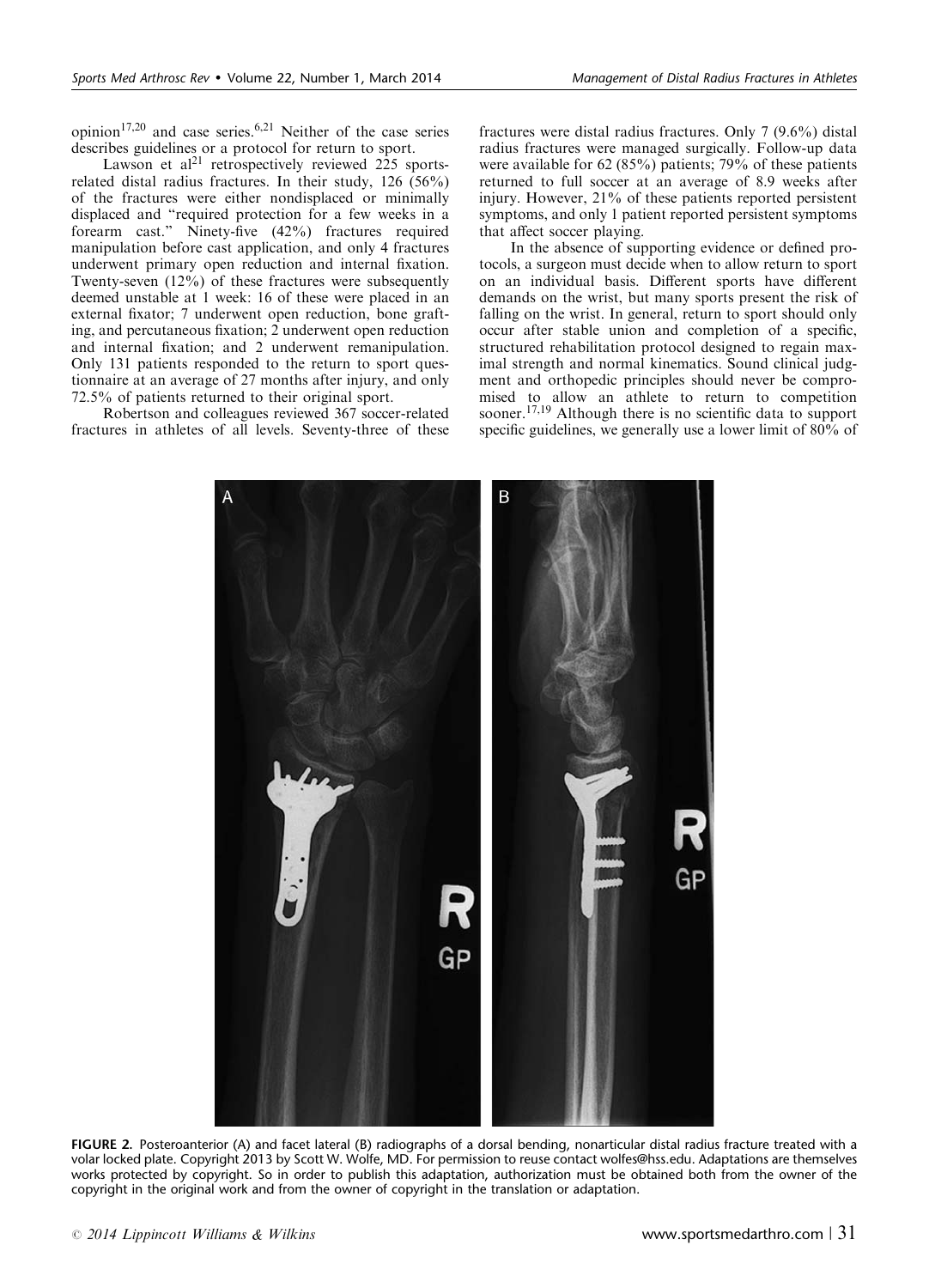<span id="page-3-0"></span>uninjured wrist range of motion and 80% of uninjured grip strength as criteria for return to play after solid fracture healing.

## APPROACH

After a focused physical examination, evaluating for concomitant injury, open fracture, acute carpal tunnel syndrome, or tendon rupture, we rely mainly on plain radiography to evaluate the fracture pattern. The first and most challenging determination to be made is whether a fracture is stable or unstable. Failing to identify fractures that will collapse with conservative treatment leads to prolonged overall treatment, increased cost, potential for subacute surgical intervention, and digital stiffness.<sup>[22](#page-8-0)</sup> We rely on the factors described by Lafontaine et al<sup>[8](#page-8-0)</sup> and MacKenney et al<sup>[7](#page-8-0)</sup> to attempt to predict the stability of acute distal radius fractures. The 4 factors associated with instability presented by Lafontaine and colleagues were older than 60 years of age, dorsal comminution, dorsal angulation >20 degrees, articular radiocarpal fracture, and ulnar fracture. The number of these factors present was linearly correlated with loss of reduction after closed treatment, and the authors concluded that fractures presenting with  $\geq 3$  of these instability factors should be considered for surgery or at least close radiographic followup. MacKenney and colleagues confirmed that advanced age, dorsal comminution, and loss of radial length were most predictive of malalignment at healing. It should be emphasized that both of these studies used injury films, rather than postreduction films, to predict fracture stability.

## Nonoperative Treatment

We reserve nonoperative treatment for stable, nonarticular or stable, nondisplaced articular fractures without the above instability factors. In particular, in competitive athletes, we avoid trials of nonoperative treatment when it is likely that reduction will be lost. However, we are more likely to attempt a trial of nonoperative treatment in young patients or in older patients who only participate in recreational athletics. For truly nondisplaced fractures, we place the patient in a short-arm cast for 4 weeks, followed by a removable splint until the patient is comfortable. For displaced fractures with a stable pattern, we first perform a closed reduction; thereafter, patients are immobilized for 2 weeks in a sugar tong splint. Patients are reexamined weekly using serial radiographs to identify signs of early loss of reduction. If the fracture alignment remains satisfactory, the sugar tong is converted to a well-molded short-arm cast at 2 or 3 weeks and kept for a total of 6 weeks.

Finger range-of-motion exercises are initiated immediately for patients in splints and passive and active shoulder, elbow, and forearm motion are encouraged as soon as pain has subsided. The cast is typically removed at 5 or 6 weeks, and a removable thermoplastic splint is applied for an additional 2 to 4 weeks, during which wrist range-of-motion exercises are initiated. Strengthening begins after fracture union, typically 6 to 8 weeks, and athletes typically are allowed to return to light activity at 2 months. Full activity is restricted until at least 80% strength has been regained. Return to competitive sport is determined by the patient's rehabilitation and the amount of possible contact in the patient's sport. A playing cast may be an option for a highly competitive athlete who needs to return to sport before full rehabilitation.



FIGURE 3. Facet lateral radiograph illustrating late postoperative volar subluxation of the carpus after a locked volar plate was unable to capture the volar ulnar fragment. Copyright 2013 by Scott W. Wolfe, MD. For permission to reuse contact wolfes@hss.edu. Adaptations are themselves works protected by copyright. So in order to publish this adaptation, authorization must be obtained both from the owner of the copyright in the original work and from the owner of copyright in the translation or adaptation.

## Fixation Options

Once a fracture has been determined to be unstable, and thus a candidate for internal fixation, many different options exist for fixation. Although it is widely accepted that restoration and maintenance of the anatomy of the distal radius is closely associated with optimal functional outcome,[23–27](#page-8-0) available evidence does not support a single method of fixation over all others.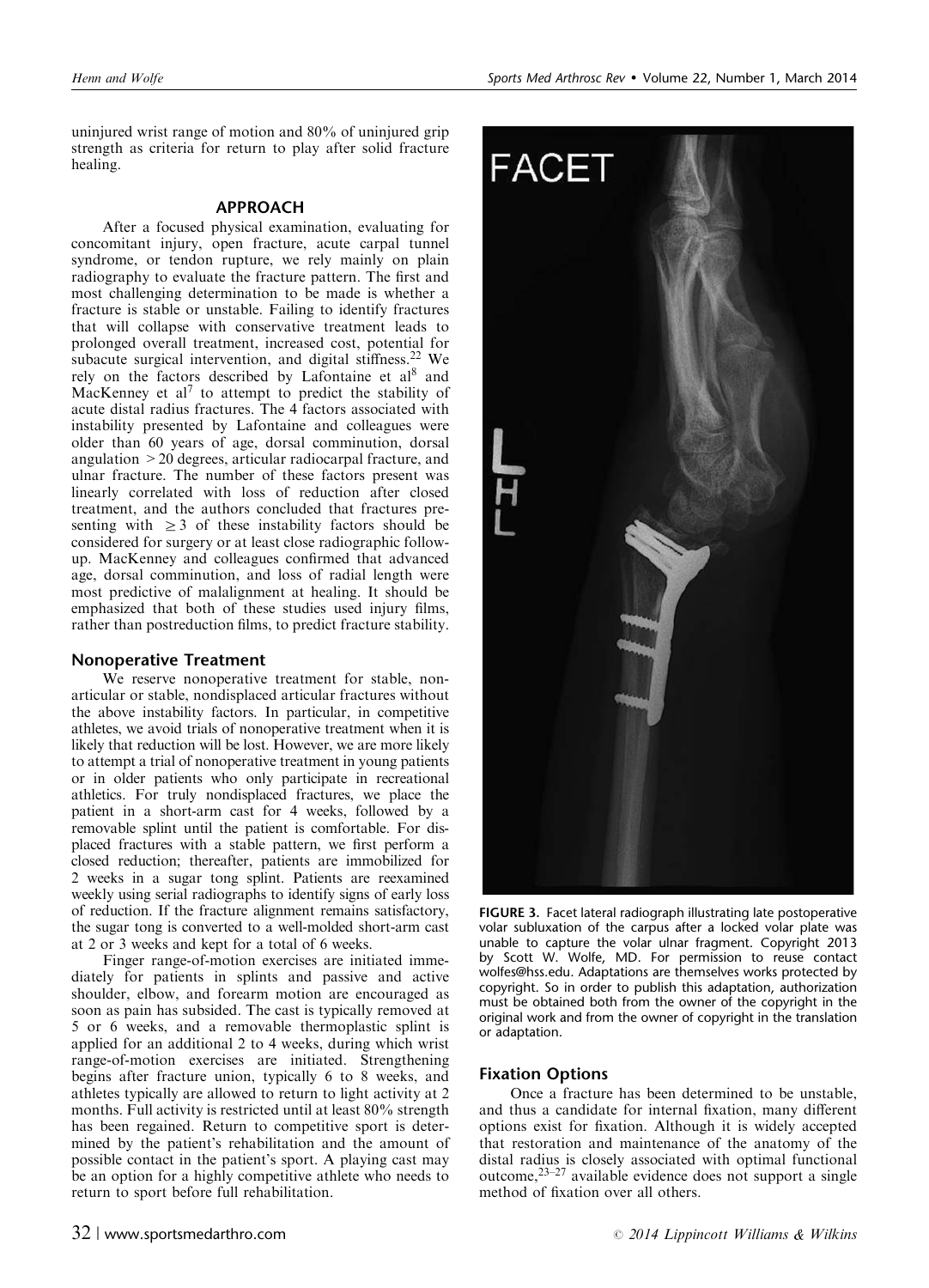<span id="page-4-0"></span>

FIGURE 4. Posteroanterior (A) and facet lateral (B) radiographs of a dorsal articular shear fracture in a 20-year-old hang glider. This fracture was treated with fragment-specific fixation of the dorsal fragment and radial styloid. Two-week postoperative posteroanterior (C) and facet lateral (D) radiographs, showing restoration of carpal alignment, radial length, articular reduction, radial inclination, and volar tilt. Copyright 2013 by Scott W. Wolfe, MD. For permission to reuse contact wolfes@hss.edu. Adaptations are themselves works protected by copyright. So in order to publish this adaptation, authorization must be obtained both from the owner of the copyright in the original work and from the owner of copyright in the translation or adaptation.

Fixation choices include locked volar plating, locked dorsal plating, fragment-specific (or multi-columnar) fixation, external fixation with or without additional percutaneous Kirschner wires, and distraction plate fixation. Many biomechanical<sup>[28–31](#page-8-0)</sup> and clinical studies<sup>[32–37](#page-8-0)</sup> have compared volar and dorsal plating. Volar plating is biomechanically equivalent to dorsal plating and appears to result in slightly improved clinical outcomes.[32–35](#page-8-0) Although volar plating results in increased rates of carpal tunnel syndrome and neuropathy, dorsal plating results in increased rates of tendonopathy or rupture. $36,37$ 

Fragment-specific (or multi-column) fixation refers to using a combination of  $\geq$  2 small plates to address individual fracture fragments. These ultrathin constructs have been shown to have equivalent or superior biomechanical stiffness to augmented external fixation,<sup>[38](#page-8-0)</sup> dorsal internal fixation,  $39$  and volar fixed angle internal fixation.  $40,41$  Many groups have reported their clinical experience with frag-ment-specific fixation.<sup>[42–48](#page-8-0)</sup> These case series all reported good to excellent radiographic and functional outcomes in most patients, with 5% to 10% rates of painful hardware and hardware removal.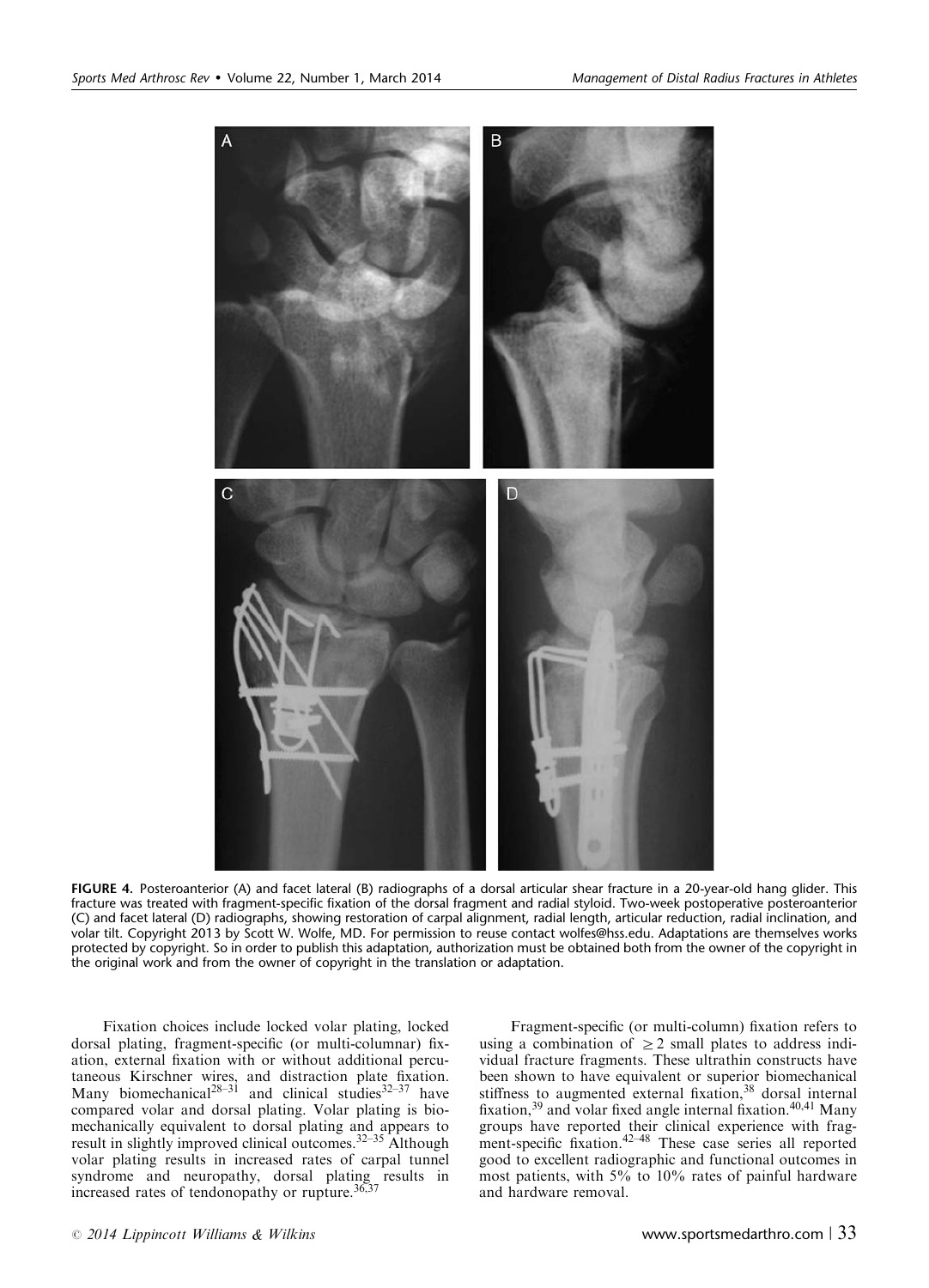<span id="page-5-0"></span>

FIGURE 5. Facet lateral (A) and posteroanterior (B) radiographs showing an articular compression fracture. Posteroanterior (C) and facet lateral (D) radiographs illustrating fragment-specific fixation of this fracture with restoration of carpal alignment. Copyright 2013 by Scott W. Wolfe, MD. For permission to reuse contact wolfes@hss.edu. Adaptations are themselves works protected by copyright. So in order to publish this adaptation, authorization must be obtained both from the owner of the copyright in the original work and from the owner of copyright in the translation or adaptation.

"Augmented" external fixation refers to the use of percutaneous K-wires and, when necessary, subarticular bone grafting to supplement an external fixator.<sup>[49,50](#page-9-0)</sup> This form of fixation has been shown to produce excellent clinical results, and some authors prefer to use this method routinely.<sup>[51–54](#page-9-0)</sup> Although relatively straightforward to apply, the increased pin-care demands and the bulkiness of external devices makes this technique less desirable for patients.

Distraction plating with an internal bridge plate, as originally described by Burke and Singer,<sup>[55](#page-9-0)</sup> may be used in complex fractures with or without percutaneous K-wires and subarticular bone grafting. This technique has been

successful in cases of severe, unreconsructable comminution of the articular surface or significant metaphyseal or diaphyseal comminution.[56,57](#page-9-0) In athletes, bone quality is typically sufficient to allow anatomic reduction of articular fractures; however, some athletes sustain high-energy severely comminuted articular distal radius fractures, with attendant metaphyseal or diaphyseal comminution, and may require this technique for fixation.

#### Choice of Fixation

When determining what fixation to use, we prefer to use the classification described by Fernandez,  $58$  which characterizes fractures based on the mechanism of injury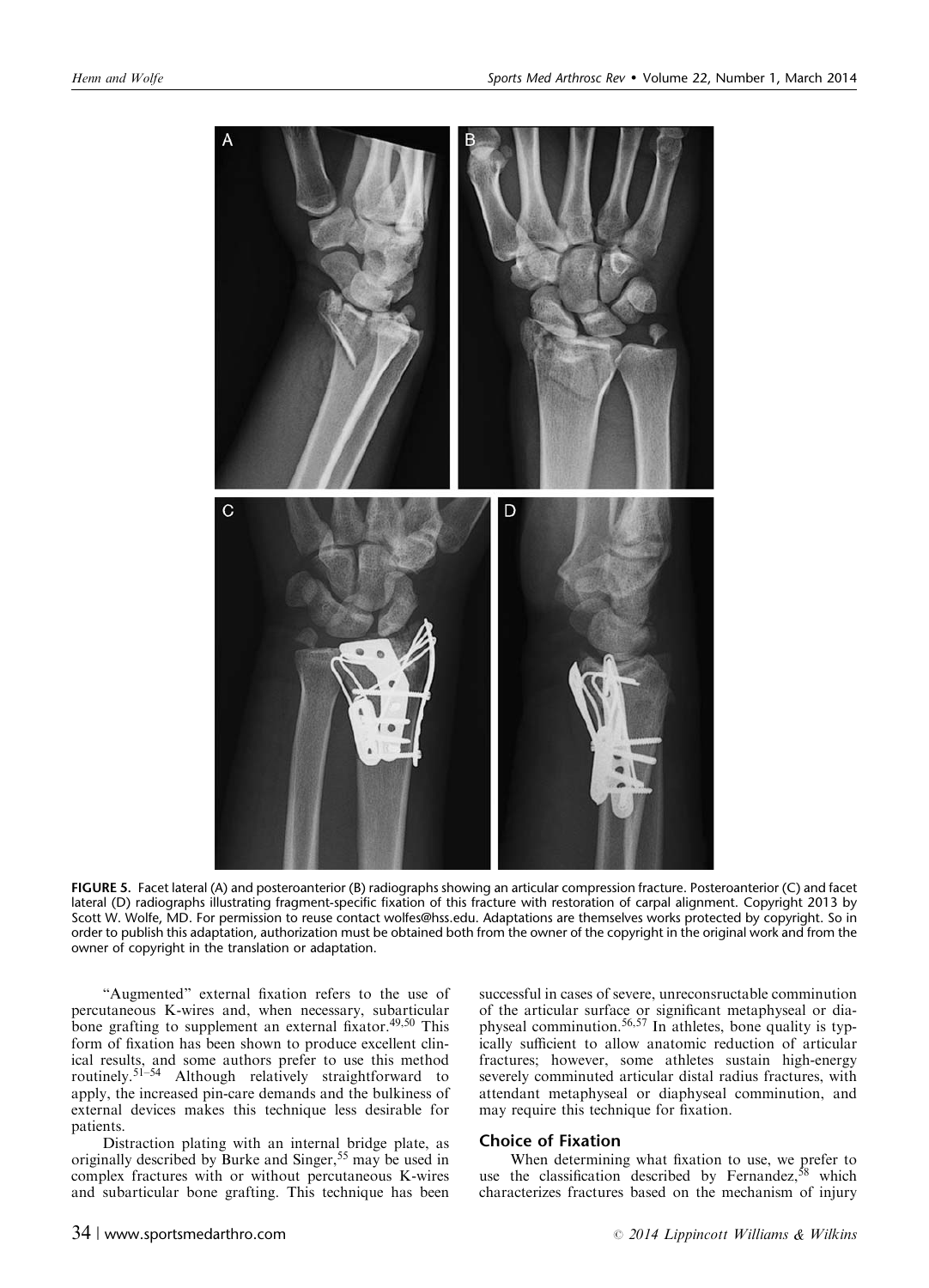<span id="page-6-0"></span>

FIGURE 6. Posteroanterior (A) and facet lateral (B) radiographs of a type III distal radius fracture with a large volar fragment and dorsal ulnar corner fracture. This fracture was treated with a locked volar plate and dorsal fragment-specific fixation. Posteroanterior (C) and facet lateral (D) radiographs at 8 weeks postoperatively showing maintenance of volar tilt and carpal alignment. Copyright 2013 by Scott W. Wolfe, MD. For permission to reuse contact wolfes@hss.edu. Adaptations are themselves works protected by copyright. So in order to publish this adaptation, authorization must be obtained both from the owner of the copyright in the original work and from the owner of copyright in the translation or adaptation.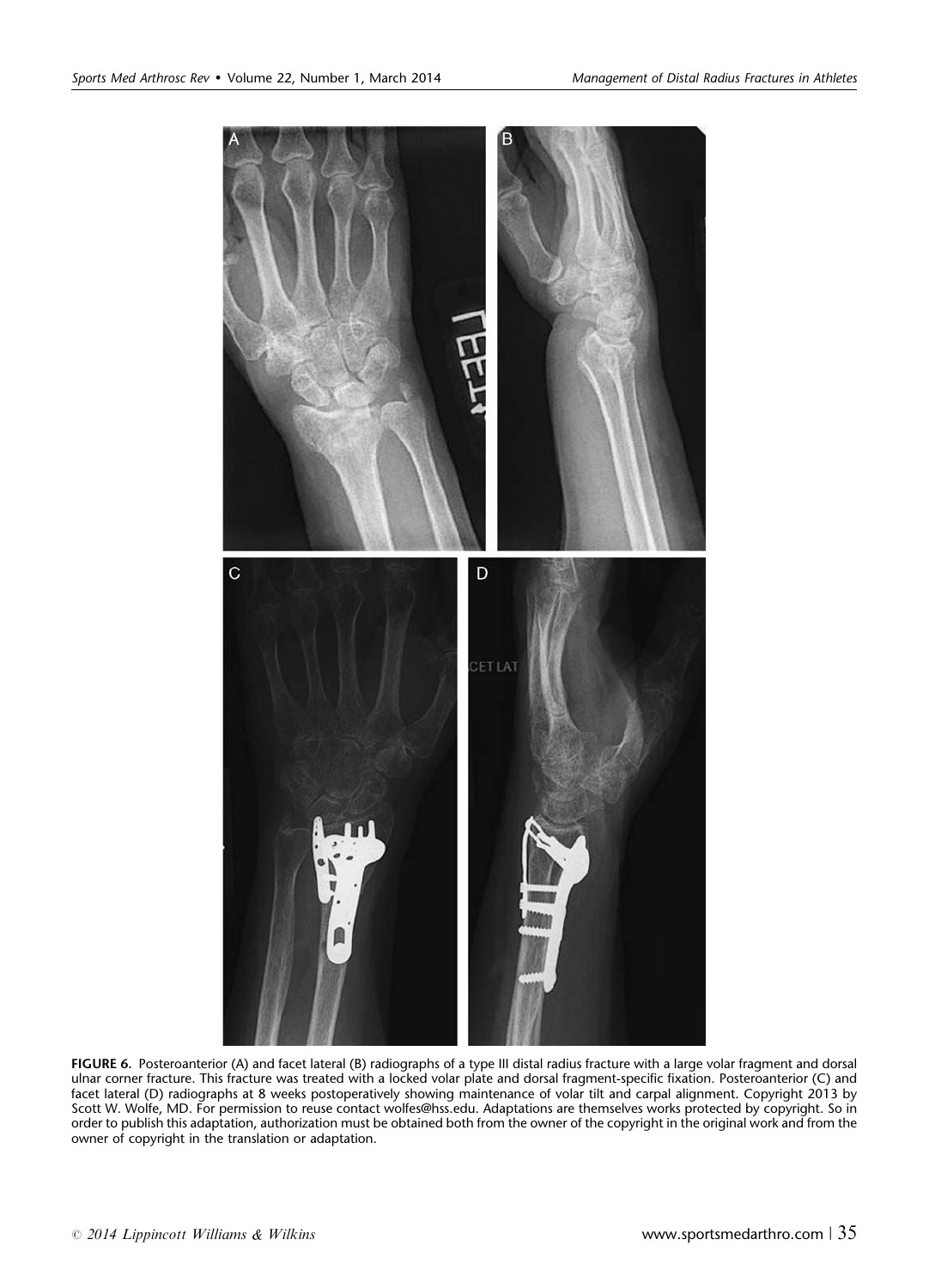<span id="page-7-0"></span>([Fig. 1\)](#page-1-0). This classification can be readily determined on standard anteroposterior, oblique, and facet lateral radiographs. The mechanism of injury; the presence of concomitant injuries; and the patient's activity level, age, handedness, expectations, and goals influence operative decision-making. Patients may also have preferences of external versus internal fixation, volar versus dorsal incisions, or surgery versus a trial of closed treatment. We prefer to choose fixation strategies based on fracture pattern, while remaining cognizant of patients' preferences.

Unstable, nonarticular bending fractures (type I) can be successfully treated with any number of fixation strategies. Care must be taken to exclude the presence of a volar ulnar or a dorsal ulnar separate articular fragment. The facet lateral should be closely inspected to identify these fragments or clues that these fragments are present. If a volar or dorsal fragment exists or is suspected, we have a low threshold to obtain a computed tomography scan to further evaluate the fracture pattern.

When a truly isolated nonarticular bending fracture is present, we prefer to utilize locked volar plating through a standard volar Henry approach [\(Fig. 2](#page-2-0)). We especially advocate this choice of fixation in cases of late presentation, which necessitates removal of abundant callus, or in cases of osteoporosis. In the later population, locked volar plating prevents secondary loss of reduction[.59](#page-9-0) We prefer locked volar plating over dorsal plating because of concerns about extensor tendon irritation and subsequent hardware removal associated with dorsal fixation. $60-62$  In the absence of volar or dorsal corner fractures, fragment-specific fixation is unnecessary and volar plate fixation results in superior outcomes in this cohort.<sup>6</sup>

For volar shear fractures (type II), particular attention should be directed toward the extent of the volar surface involved. Some shear fractures include only the scaphoid facet, but others extend across the entire volar lip into the sigmoid notch. The ulnar corner of the volar cortex is the volar half of the lunate facet and acts as the primary restraint to volar subluxation of the carpus. It also is the volar rim of the sigmoid notch and an important stabilizer of the DRUJ. It is imperative that surgeons address this fragment, if present, to prevent postoperative volar subluxation of the carpus and DRUJ instability [\(Fig. 3](#page-3-0)).

If only a single large volar fragment is present, we prefer a locked volar plate through the standard volar Henry approach for the same reasons we prefer this fixation for type I fractures. However, if there is a small, unstable volar ulnar fragment present, we prefer fragment-specific fixation, particularly if the injury is associated with lunate subluxation. A standard locked volar plate often does not capture the volar ulnar fragment, and sliding the locked plate distal enough to capture the fragment results in flexor tendon irritation or rupture.<sup>[64](#page-9-0)</sup> With fragment-specific fixation, we can obtain reliable reduction and fixation of the volar lip and sigmoid notch. $42-48$  Isolated dorsal shear fractures are rare injuries. We prefer to treat these injuries with both a dorsal and radial column plate ([Fig. 4\)](#page-4-0), because it is biomechanically superior to either a dorsal plate alone or a volar plate with or without a radial styloid plate.<sup>[65](#page-9-0)</sup> This is especially true if a large radial styloid fragment is present.

Radial styloid shear fractures (chauffeur's fracture) are often associated with concomitant scapholunate ligament disruption, making these fractures our prime indication for arthroscopically assisted reduction,<sup>[66](#page-9-0)</sup> which has been shown in several studies to lead to superior outcomes in

articular distal radius fractures.  $67-70$  We prefer a radial column pin plate or 2.0 mm fixed angle plate through a radial column approach for fixation of these fractures.

Compression fractures of the joint surface (type III) may result in simple patterns with only 2 fragments or complex patterns with many fragments. Volar or dorsal ulnar corner fractures are often seen in these types of fractures; therefore, we prefer to treat these with a fragment-specific fixation for the same reasons discussed previously [\(Fig. 5](#page-5-0)). The radial column is approached first and provisionally reduced and pinned. The dorsal or volar ulnar fragment is then approach through a limited dorsal or volar approach and stabilized with pin plates. Finally, the radial column is fixed with a pin plate or fixed angle plate, if necessary.

In cases of significant comminution in type III fractures, a computed tomography scan is routinely obtained to delineate the fracture fragments and plan fixation. A volar locking plate alone does not adequately stabilize the dorsal rim, the dorsal ulnar corner, and the central articular fragments in these fracture patterns. Dorsal fixation alone, similarly, cannot address the volar ulnar fragment or volar lip. We, thus, prefer to treat these complex fractures with a fragment-specific approach, which allows the surgeon the flexibility to adequately address all aspects of the fracture. If the volar component is large enough, we prefer to treat these fractures with a combination of a locked volar plate and fragment-specific fixation [\(Fig. 6\)](#page-6-0). If this dorsal ulnar fragment is not addressed, dorsal subluxation of the carpus may occur.

Treatment of radiocarpal fracture dislocations (type IV) is beyond the scope of this article, but management of the fractured components in these injuries generally follows the principles outlined above. Treatment of combined/highenergy injuries (type V) is tailored to the specific fracture pattern. If the fracture is amenable, a long metadiaphyseal fixed angle device optimally restores radial alignment and bridges metaphyseal comminution. External fixation, distraction plating, bone grafting, fragment-specific fixation, and any combination of these techniques are used to treat this heterogenous fracture pattern.

#### **CONCLUSIONS**

Sports-related distal radius fractures occur in a unique population compared with the classic fragility fracture seen in the elderly. Treatment strategies should nonetheless follow sound orthopedic principles, and pressure to return to sport should not alter the surgeon's decision-making. Although it is acceptable to treat many unstable distal radius fractures with a volar locking plate, the key to successful surgical management of these injuries is to recognize when a volar locking plate will not provide sufficient fixation. A fixation strategy tailored to the specific fracture pattern will lead to optimum functional outcome and return to sport.

#### **REFERENCES**

- 1. Chung KC, Spilson SV. The frequency and epidemiology of hand and forearm fractures in the United States. J Hand Surg Am. 2001;26:908–915.
- 2. Randsborg PH, Gulbrandsen P, Saltyte Benth J, et al. Fractures in children: epidemiology and activity-specific fracture rates. J Bone Joint Surg Am. 2013;95:e42.
- 3. Wood AM, Robertson GA, Rennie L, et al. The epidemiology of sports-related fractures in adolescents. Injury. 2010;41: 834–838.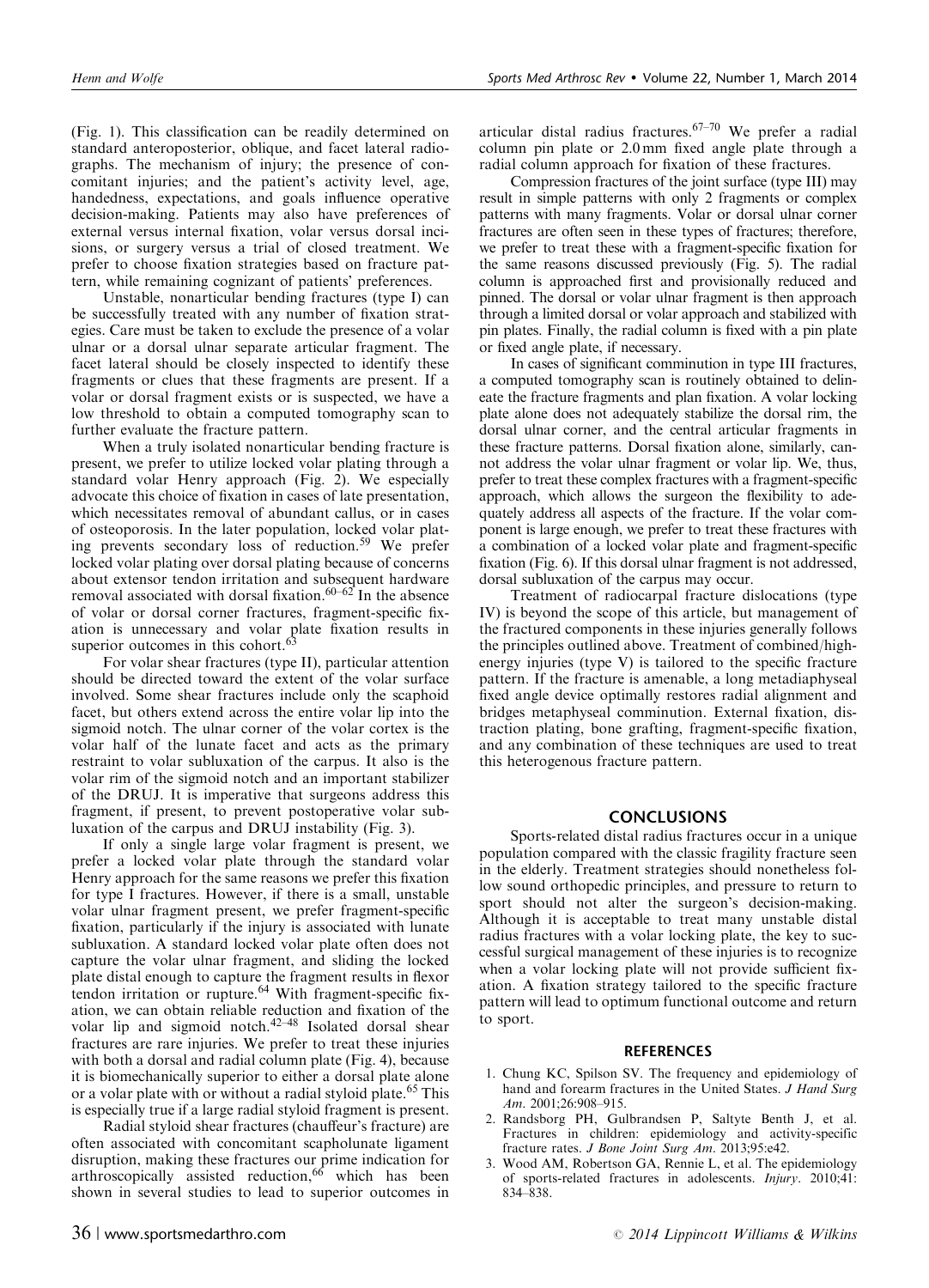- <span id="page-8-0"></span>4. Court-Brown CM, Wood AM, Aitken S. The epidemiology of acute sports-related fractures in adults. Injury. 2008;39: 1365–1372.
- 5. Carlisle JC, Goldfarb CA, Mall N, et al. Upper extremity injuries in the National Football League: part II: elbow, forearm, and wrist injuries. Am J Sports Med. 2008;36: 1945–1952.
- 6. Robertson GA, Wood AM, Bakker-Dyos J, et al. The epidemiology, morbidity, and outcome of soccer-related fractures in a standard population. Am J Sports Med. 2012; 40:1851–1857.
- 7. Mackenney PJ, McQueen MM, Elton R. Prediction of instability in distal radial fractures. J Bone Joint Surg Am. 2006;88:1944–1951.
- 8. Lafontaine M, Hardy D, Delince P. Stability assessment of distal radius fractures. Injury. 1989;20:208–210.
- Sherk VD, Karabulut M, Bemben MG, et al. Age comparisons of bone density and geometry in men. J Musculoskelet Neuronal Interact. 2009;9:256–262.
- 10. Nikander R, Sievanen H, Uusi-Rasi K, et al. Loading modalities and bone structures at nonweight-bearing upper extremity and weight-bearing lower extremity: a pQCT study of adult female athletes. Bone. 2006;39:886–894.
- 11. Tenforde AS, Fredericson M. Influence of sports participation on bone health in the young athlete: a review of the literature. PM R. 2011;3:861-867.
- 12. Wang MY, Salem GJ. The relations among upper-extremity loading characteristics and bone mineral density changes in young women. Bone. 2004;34:1053–1063.
- 13. Bareither ML, Grabiner MD, Troy KL. Habitual site-specific upper extremity loading is associated with increased bone mineral of the ultradistal radius in young women. *J Womens* Health (Larchmt). 2008;17:1577–1581.
- 14. Matsumoto K, Sumi H, Sumi Y, et al. Wrist fractures from snowboarding: a prospective study for 3 seasons from 1998 to 2001. Clin J Sport Med. 2004;14:64–71.
- 15. Brogren E, Petranek M, Atroshi I. Incidence and characteristics of distal radius fractures in a southern Swedish region. BMC Musculoskelet Disord. 2007;8:48.
- 16. Flinkkila T, Sirnio K, Hippi M, et al. Epidemiology and seasonal variation of distal radius fractures in Oulu, Finland. Osteoporos Int. 2011;22:2307–2312.
- 17. Hanker GJ. Radius fractures in the athlete. Clin Sports Med. 2001;20:189–201.
- 18. Geissler WB, Freeland AE, Savoie FH, et al. Intracarpal softtissue lesions associated with an intra-articular fracture of the distal end of the radius. J Bone Joint Surg Am. 1996;78:357–365.
- 19. Strickland JW. Considerations for the treatment of the injured athlete. Clin Sports Med. 1998;17:397-400.
- 20. Rettig ME, Dassa GL, Raskin KB, et al. Wrist fractures in the athlete. Distal radius and carpal fractures. Clin Sports Med. 1998;17:469–489.
- 21. Lawson GM, Hajducka C, McQueen MM. Sports fractures of the distal radius—epidemiology and outcome. Injury. 1995;26:33–36.
- 22. Wolfe SW. Distal radius fractures. In: Wolfe SW, Hotchkiss RN, Pederson WC, et al, eds. Green's Operative Hand Surgery. 6 ed. Philadelphia, PA: Elsevier; 2011:561–638.
- 23. DePALMA AF. Comminuted fractures of the distal end of the radius treated by ulnar pinning. J Bone Joint Surg Am. 1952;24-A-3:651–662.
- 24. Gartland JJ Jr, Werley CW. Evaluation of healed Colles' fractures. J Bone Joint Surg Am. 1951;33-A:895–907.
- 25. Karnezis IA, Fragkiadakis EG. Association between objective clinical variables and patient-rated disability of the wrist. J Bone Joint Surg Br. 2002;84:967–970.
- 26. McQueen M, Caspers J. Colles fracture: does the anatomical result affect the final function? J Bone Joint Surg Br. 1988;70:649–651.
- 27. Wilcke MK, Abbaszadegan H, Adolphson PY. Patientperceived outcome after displaced distal radius fractures. A comparison between radiological parameters, objective

physical variables, and the DASH score. J Hand Ther. 2007; 20:290–298; quiz 299.

- 28. Trease C, McIff T, Toby EB. Locking versus nonlocking T-plates for dorsal and volar fixation of dorsally comminuted distal radius fractures: a biomechanical study. J Hand Surg Am. 2005;30:756–763.
- 29. Gondusky JS, Carney J, Erpenbach J, et al. Biomechanical comparison of locking versus nonlocking volar and dorsal T-plates for fixation of dorsally comminuted distal radius fractures. J Orthop Trauma. 2011;25:44-50.
- 30. Kandemir U, Matityahu A, Desai R, et al. Does a volar locking plate provide equivalent stability as a dorsal nonlocking plate in a dorsally comminuted distal radius fracture?: a biomechanical study. J Orthop Trauma. 2008;22:605–610.
- 31. Rausch S, Schlonski O, Klos K, et al. Volar versus dorsal latest-generation variable-angle locking plates for the fixation of AO type 23C 2.1 distal radius fractures: a biomechanical study in cadavers. Injury. 2013;44:523–526.
- 32. Matschke S, Wentzensen A, Ring D, et al. Comparison of angle stable plate fixation approaches for distal radius fractures. Injury. 2011;42:385–392.
- 33. Ruch DS, Papadonikolakis A. Volar versus dorsal plating in the management of intra-articular distal radius fractures. J Hand Surg Am. 2006;31:9–16.
- 34. Jakubietz MG, Gruenert JG, Jakubietz RG. Palmar and dorsal fixed-angle plates in AO C-type fractures of the distal radius: is there an advantage of palmar plates in the long term? J Orthop Surg Res. 2012;7:8.
- 35. Zettl RP, Clauberg E, Nast-Kolb D, et al. Volar locking compression plating versus dorsal plating for fractures of the distal radius: a prospective, randomized study. Unfallchirurg. 2009;112:712–718.
- 36. Yu YR, Makhni MC, Tabrizi S, et al. Complications of lowprofile dorsal versus volar locking plates in the distal radius: a comparative study. J Hand Surg Am. 2011;36:1135–1141.
- 37. Wei J, Yang TB, Luo W, et al. Complications following dorsal versus volar plate fixation of distal radius fracture: a metaanalysis. J Int Med Res. 2013;41:265–275.
- 38. Dodds SD, Cornelissen S, Jossan S, et al. A biomechanical comparison of fragment-specific fixation and augmented external fixation for intra-articular distal radius fractures. J Hand Surg Am. 2002;27:953–964.
- 39. Peine R, Rikli DA, Hoffmann R, et al. Comparison of three different plating techniques for the dorsum of the distal radius: a biomechanical study. J Hand Surg Am. 2000;25:29–33.
- 40. Taylor KF, Parks BG, Segalman KA. Biomechanical stability of a fixed-angle volar plate versus fragment-specific fixation system: cyclic testing in a C2-type distal radius cadaver fracture model. J Hand Surg Am. 2006;31:373–381.
- 41. Cooper EO, Segalman KA, Parks BG, et al. Biomechanical stability of a volar locking-screw plate versus fragment-specific fixation in a distal radius fracture model. Am J Orthop (Belle Mead NJ). 2007;36:E46–E49.
- 42. Schnall SB, Kim BJ, Abramo A, et al. Fixation of distal radius fractures using a fragment-specific system. Clin Orthop Relat  $Res. 2006.445.51 - 57.$
- 43. Saw N, Roberts C, Cutbush K, et al. Early experience with the TriMed fragment-specific fracture fixation system in intraarticular distal radius fractures. J Hand Surg Eur Vol. 2008;33:53–58.
- 44. Gerostathopoulos N, Kalliakmanis A, Fandridis E, et al. Trimed fixation system for displaced fractures of the distal radius. J Trauma. 2007;62:913–918.
- 45. Gavaskar AS, Muthukumar S, Chowdary N. Fragmentspecific fixation for complex intra-articular fractures of the distal radius: results of a prospective single-centre trial. J Hand Surg Eur Vol. 2012;37:765–771.
- 46. Benson LS, Minihane KP, Stern LD, et al. The outcome of intra-articular distal radius fractures treated with fragmentspecific fixation. *J Hand Surg Am.* 2006;31:1333-1339.
- 47. Jakob M, Rikli DA, Regazzoni P. Fractures of the distal radius treated by internal fixation and early function. A prospective